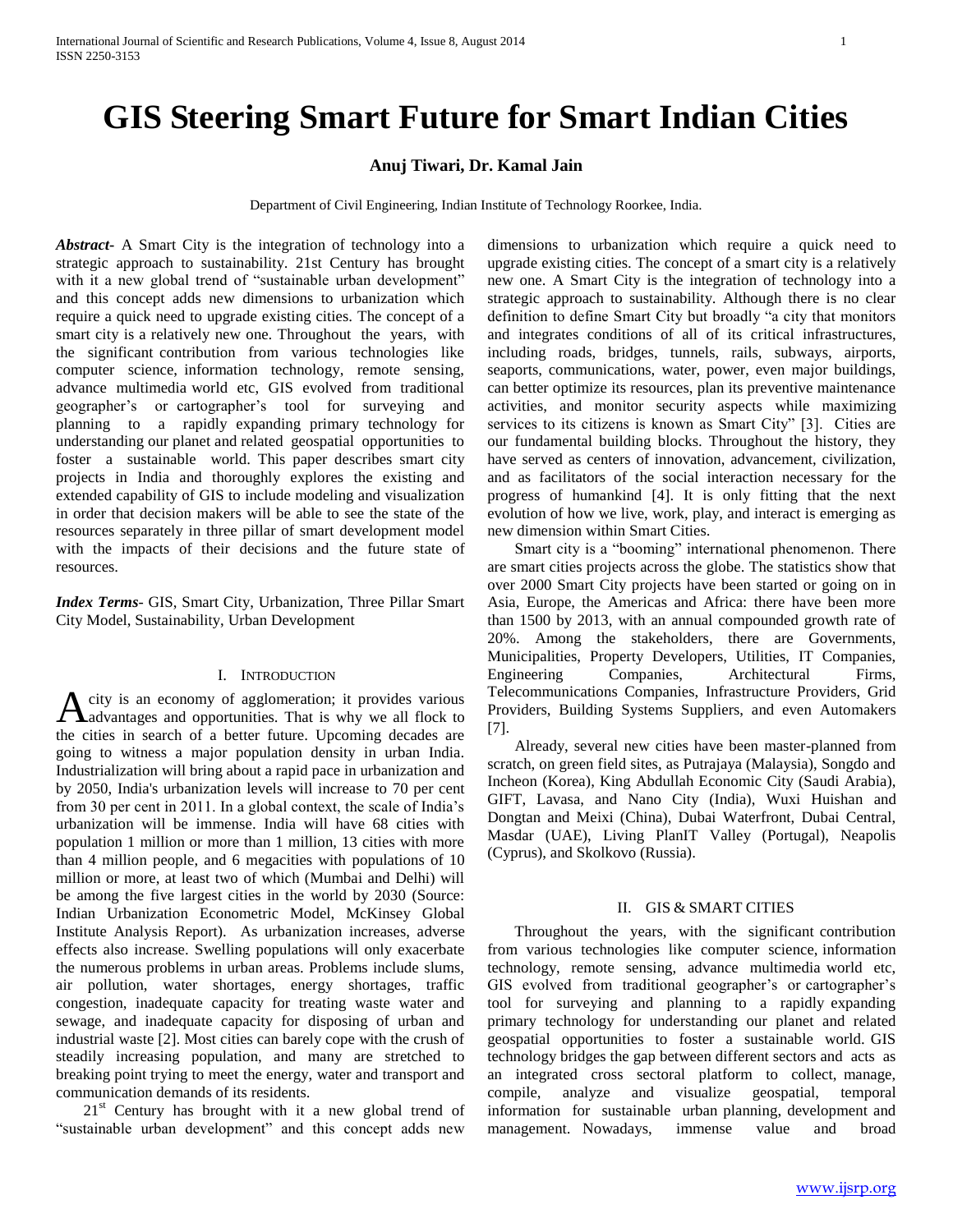applicability of GIS is obviously a major driving force of some significant changes happening around us. GIS was basically developed as a system for capturing, storing, querying, analyzing and displaying geographically referenced data [5] but with the advancement in web, mobile technology, GIS emerged as a broad term and a complete package, which can refer to a number of modern technologies and advance processes and become more mainstream that expands knowledge of the urbanization and connections among people [6]. As an indispensable decision making tool GIS is now finding its place among decision makers for assessing and creating sustainable urban policies and smart place to live, learn, experience, socialize and grow.

## III. SMART CITIES IN INDIA

 The smart city concept is still quite new in India, although it has received a lot of attention in the last few years. India has witnessed massive urban transformation. According to a study [By consulting firm Booz & Company], in search of jobs, opportunities to improve their lives and create a better future for their children, every minute 30 people leaving rural India and at this rate, by 2050; to house 700 million more city dwellers the country will need some 500 new cities. With this rampant urbanization in India, government, urban planning agencies are looking for innovative technologies and solutions to manage the growing demands on city infrastructures that provide vital services. So, what exactly is the answer? Simply, it will be an upgraded city whose core is spatial technology-based infrastructure and services that enhance city's intelligence, quality of life and other attributes (i.e., environment, entrepreneurship, education, culture, transportation etc.), as opposed to the conventional definition of roads, bridges, water and power supplies and buildings. India's economy is expanding rapidly. By 2030 it is expected to have grown by five times, beyond largely by the country's urban centers. During the same period, the country's labour force is expected to grow by 270 million, with urban jobs accounting for 70% of that growth.

#### **A. LAVASA (India): SMART HILL CITY**

 Lavasa a modern "hill town" in harmony with nature is master planned with the objective of striking a balance between cosmopolitan architecture and environmentally friendly surroundings. This India's first planned hill city is located on the backwaters of Warasgaon dam on the Western Ghats between Pune and Mumbai. Based on new urbanism principles and to undertake a large-scale lifestyle development private infrastructure companies in India building integrated township at a cost of Rs 1,400 billion that offer smart living and working, over a sprawling area of approximately 10,000 rolling acres.

**City:** Lavasa in the Mose valley of the Western Ghats.

 **Towns:** Dasve, Mugaon, Dhamanohol, Sakhari-Wadavali and Central Business District (CBD)

 **Coordinates:** [18.40528°N 73.50627°E](http://tools.wmflabs.org/geohack/geohack.php?pagename=Lavasa¶ms=18.40528_N_73.50627_E_type:city_region:IN-MH) **Altitude:** 640 m (2,100 ft) **Area:** 100 square Km (40 square mile)

 **Taluka:** Mulshi **District:** Pune **State:** Maharashtra **Country:** India

 **Anticipated annual tourist flow:** 2 million tourists every year, **Size:** 22,000 properties, 0.3 million permanent residents





#### **Figure 1. Lavasa in the Mose valley of the Western Ghats**

 Lavasa offers a vibrant, self-contained world with an extensive master plan drawing inspiration from traditional patterns of Indian town planning as well as vernacular forms of building. It emulates principles that are culturally based and that have proven sustainable for centuries.

### **B. GIFT (India): GUJARAT INTERNATIONAL FINANCE TEC-CITY**

 Gujarat International Finance Tec-City or GIFT is a central business district in the Indian state of Gujarat. Its main purpose is to provide high quality physical infrastructure (electricity, water, gas, district cooling, roads, telecoms and broadband), so that finance and tech firms can relocate their operations there from Mumbai, Bangalore, Gurgaon etc. where infrastructure is either inadequate or very expensive. It will have special economic zone, international education zone, integrated townships, an entertainment zone, hotels, convention center, an international techno park, Software Technology Parks of India units, shopping malls, stock exchanges and service units. The city is under construction. It will be built on 986 acres  $(3.99 \text{ km}^2)$  of land. This project is located on the bank of the river and is around 12 km from Ahmadabad International Airport External Transport. **City:** Gujarat International Finance Tec-City or GIFT **Coordinate:** 23.159626°N 72.684512°E **Altitude:** 640 m (2,100 ft)

**Area:** 3.99 square Km (1.54 square mile) **District:** Gandhinagar **State:** Gujrat **Country:** India

**Employment base:** approximately 600000.

**Captive water body:** Sabarmati River

**Target completion date:** 2020.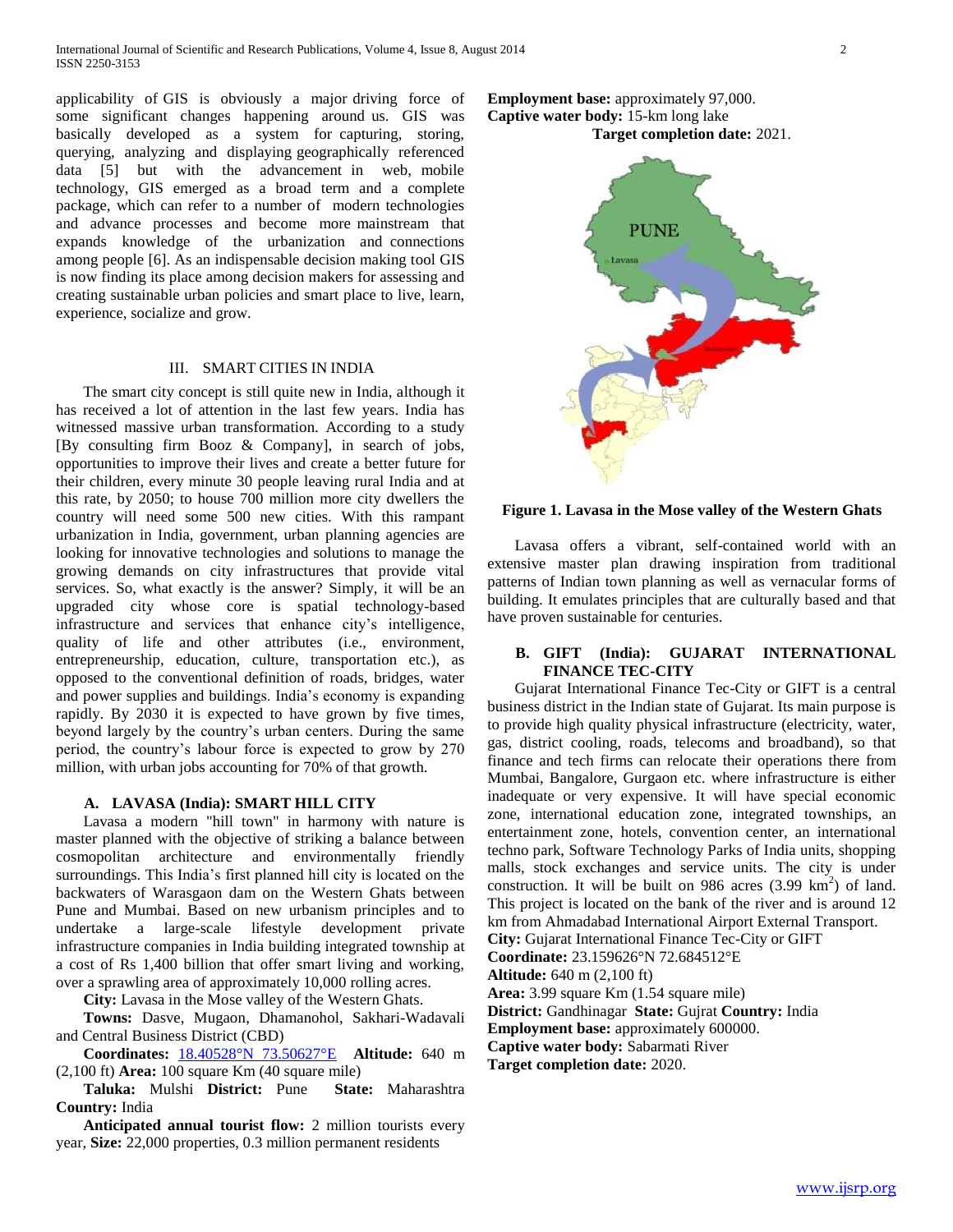

**Figure 2. Gujarat International Finance Tec-City or GIFT**

#### **Basic parameters for Green Ecological Environment**

- High-energy evolving fusion of Nature and Technology, enhancing zest for work & life
- Reduced use/waste of energy thus Reduced energy bills.
- Sky Gardens/Roof-top gardens,
- Non-conventional energy resources such as solar water heating, rain water harvesting,
- Planning and Design consideration according to microclimatology.

#### IV. THREE PILLAR BASIC SMART CITY MODEL

 This is one of the most well-known models created using the three dimensions -Economy, Environment and Society. (Doran et al, 2012). (Figure ): The diagram shows three interlocking circles with the triangle of environmental (conservation), economic (growth), and social (equity) dimensions. Sustainable Smart City Development is modeled on these three pillars. This model is called 'three pillars' or 'three circles model' that the smart city system aims to integrate.

 1. Economic component includes public administration and economic factors. It covers governance models, urban regeneration, open data, big data, bandwidth, mobility, cloud computing, security, business intelligence, etc.

 2. Environmental component includes resources and managerial infrastructures. It covers water, air, energy and waste management, public and alternative transportation, geographical information, green buildings, green spaces, smart growth, climate change measurement, etc.

 3. Social component includes citizens. It covers community life, urban mediation, participatory democracy, social innovation, human-scale cities, civic participation, proximity services, etc.

 The three components of the proposed Model are needed in order to create an innovative, prosperous, civic and sustainable Smart City.



**Figure 3. Three Pillar Basic Smart City Model**

## V. GIS ENABLED SMART CITY SOLUTION

 Geographic Information Systems (GIS) is more than just map displays. In many aspects, GIS is pivotal to collect and integrate data, reveal where the problem is, how the surrounding context is, which solutions can be designed and which ones are optimal at different scenarios in a dynamic environment [9]. In this way GIS grown as systems of systems that integrate cartography, statistical analysis, and database technology. Countless applications and precise decision support capability prove this technology a useful to link and analyze spatially resolved data. Further for urban development and its sustainability, GIS technology has the potential and ability to be used to "drive planning support systems, decision-making frameworks incorporating a combination of computer and information technology, urban growth models, and computerbased visualization techniques to support community-based planning"[11]. Visualization is an integral component in GIS technology and application. New sustainable urban development demands comprehensive urban visualization and 3D city models providing extended urban visualization with new techniques for data query. Following figure depicts the growing of typical geospatial literacy over advancements of intertwining development stages of cities.

 Three pillar smart city model represents divergent interest, and therefore leads to three fundamental viewpoints for smart development.

 People concerned about smart development suggest that meeting the needs of the future depends on how well we balance social, economic, and environmental objectives--or needs--when making decisions today. 80% of global city indicators have a spatial component. These issues of smart development are spatial in nature and require spatial tools and spatial thinking. Creating and applying GIS tools and knowledge allow us to execute geographic intelligence for better decision making.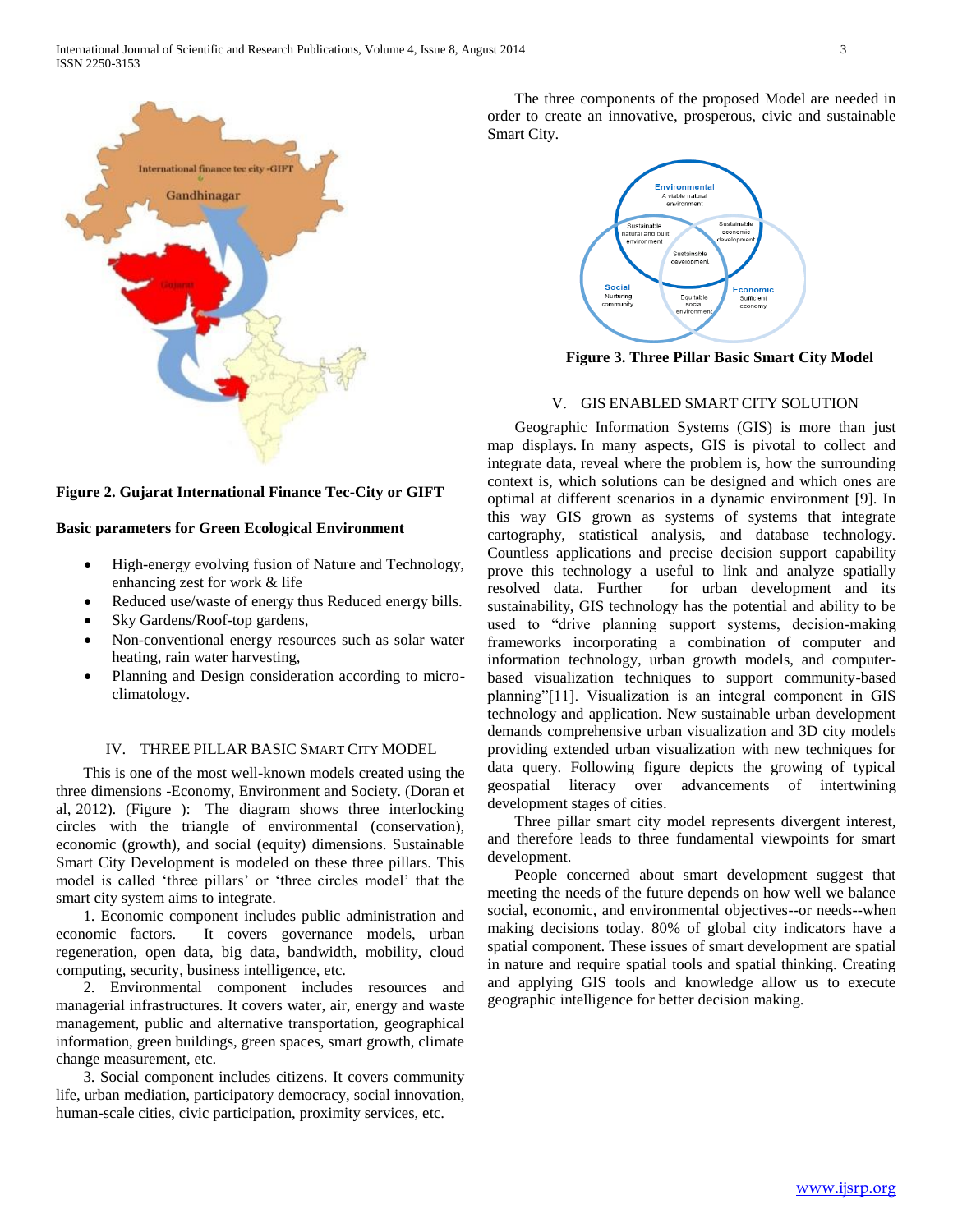Geospatial Literacy

**Maps** 



**Figure 5. Comprehensive GIS solution for Smart City**

## VI. GIS SMART CITY SERVICES

 GIS solutions for smart city are capable to help policy makers to manage and deliver spatial data by geographic location, and integrate this data with existing applications. This can help to visualize scenarios, extend intelligence, make more informed decisions and address complex issues such as:

- Asset management—gather and summarize data across geographic locations, track movement of assets over time, and identify trends and predict future events with greater accuracy by analyzing and visualizing asset use patterns.
- Water management—use sophisticated sensor networks, and apply advanced computing and analytics to support better-informed water policy and management decisions.
- Crime prevention—integrate data collected through GPS into a new repository of consistent, accurate information, which is then presented in multiple

# **Figure 4. Geosptial Literacy growth in modern version of**

 The integration of GIS and 3D city model can better explain the interaction and the variation with time of the sustainable indicators for residential development. Hence it's able to support the Decision Maker to view the sustainable level of urban residential areas more comprehensively.

> business views, including offenses or incidents, dispatch history and arrests.

 Emergency response—integrates existing systems based on GPS and RFID sensors to provide seamless communications, incident response management, desktop mapping and real-time collaboration.

#### VII. CONCLUSION

 GIS has emerged from the scientific laboratories, conventional cartographer table into the heart of urban and regional planners, policy makers. This paper examines how GIS can improve collaboration in decision making among the three basic components of proposed '3-piller smart city model' and needed in order to create an innovative, prosperous, civic and sustainable Smart Cities. GIS technology is currently converging with several other technologies to provide new levels of accessibility and functionality. Along with GIS the use and integration of these various technologies to simulate and interpret the sustainability problems leads to a deeper understanding on